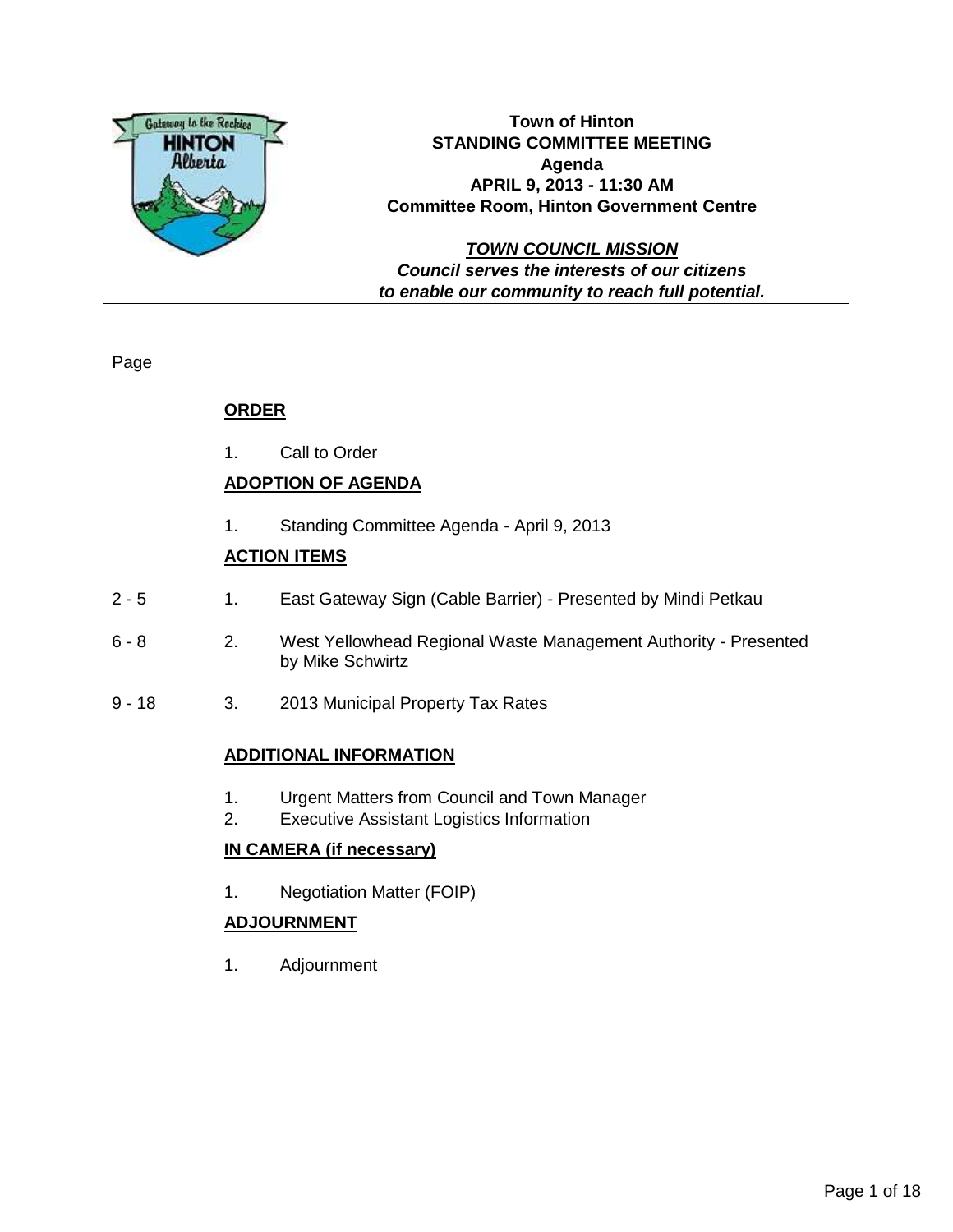

# **TOWN OF HINTON DIRECTION REQUEST**

**DATE**: April 3, 2013

#### **TO: STANDING COMMITTEE MEETING OF APRIL 9, 2013**

**FROM**: Mindi Petkau, Land Coordinator **REVIEWED BY:** Jean Anne Fraser, Director of Planning and Technical Services APPROVED BY: Bernie Kreiner, Town manager

#### **RE**: **Gateway Signage – cable barrier installation (east Gateway)**

#### **Purpose**

This item is before Council to seek direction regarding the installation of a cable barrier along Highway 16 near to the east Gateway sign ("Welcome to Hinton").

#### **Issue**

Administration has received preliminary cost estimates for the engineering and installation costs of a cable barrier system to replace the standard guardrail which is currently in place. The total estimate is roughly \$53,000, half of which the Town would be responsible for (\$26,500).

#### **Administration Comments on Situation / Options**

At the request of Council, Administration inquired with Alberta Transportation about replacing the current metal guardrail in front of the east Gateway Sign with a cable barrier system with the goal of improving the sightlines and visibility of the sign. Alberta Transportation approved a replacement subject to the Town of Hinton paying the full cost and the installation of a specific cable barrier system consistent with their requirements. The early estimate for this installation was approximately \$35,000.

Upon further investigation of the site, Alberta Transportation required that the new cable barrier meet the current regulations for length. Since this obligation created a longer barrier (216m rather than 138m) and therefore higher costs, Alberta Transportation offered to split the project costs 50/50. The 2012 estimate for the installation is approximately \$53,000 and the Town's portion would be about \$26,500 (this can be accommodated within the 2013 budget).

When approaching the east gateway travelling westbound, when the traveler is immediately adjacent to the sign, the guardrail does interfere with viewing the sign. However, in advance of this, the sign is well exposed. The attached photographs show the approach to the sign. Administration does not consider the sightlines to be problematic enough to incur these costs.

As information, there have been some ongoing challenges with the solar lighting system and Administration is diligently seeking a solution to these issues in cooperation with the supplier which should be remedied this spring. In addition, a reflective material will also be installed on the letters to enhance their reflection as well as re-seeding the bare spots (grasses) around the bases.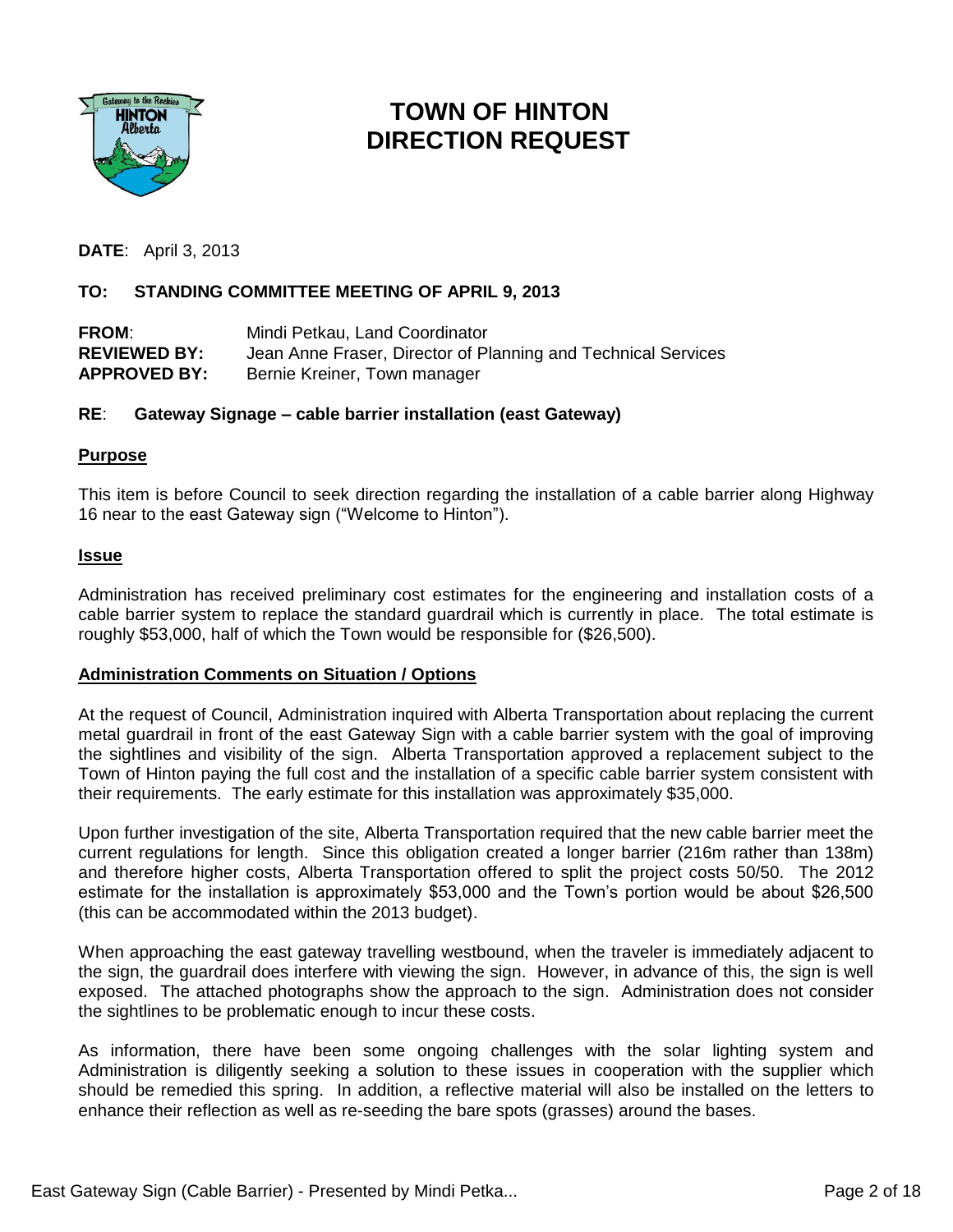#### **Administration's Conclusion / Proposed Direction**

Installing a cable barrier at the east Gateway Sign carries a cost of approximately \$26,500 which Administration considers somewhat unnecessary given the sightlines. Administration recommends not moving forward with the cable barrier installation.

Should Council wish to proceed with the installation of the cable barrier, we will continue with the project in partnership with Alberta Transportation.

#### **Town Manager Comments**

The public perception of this is quite divided, but I believe the "value for money" to improve the situation is not "money well spent." Other methods to improve situation were even more costly.

#### **Attachments**

- 1. Estimated project costs
- 2. Photos (some updated ones will be provided at meeting)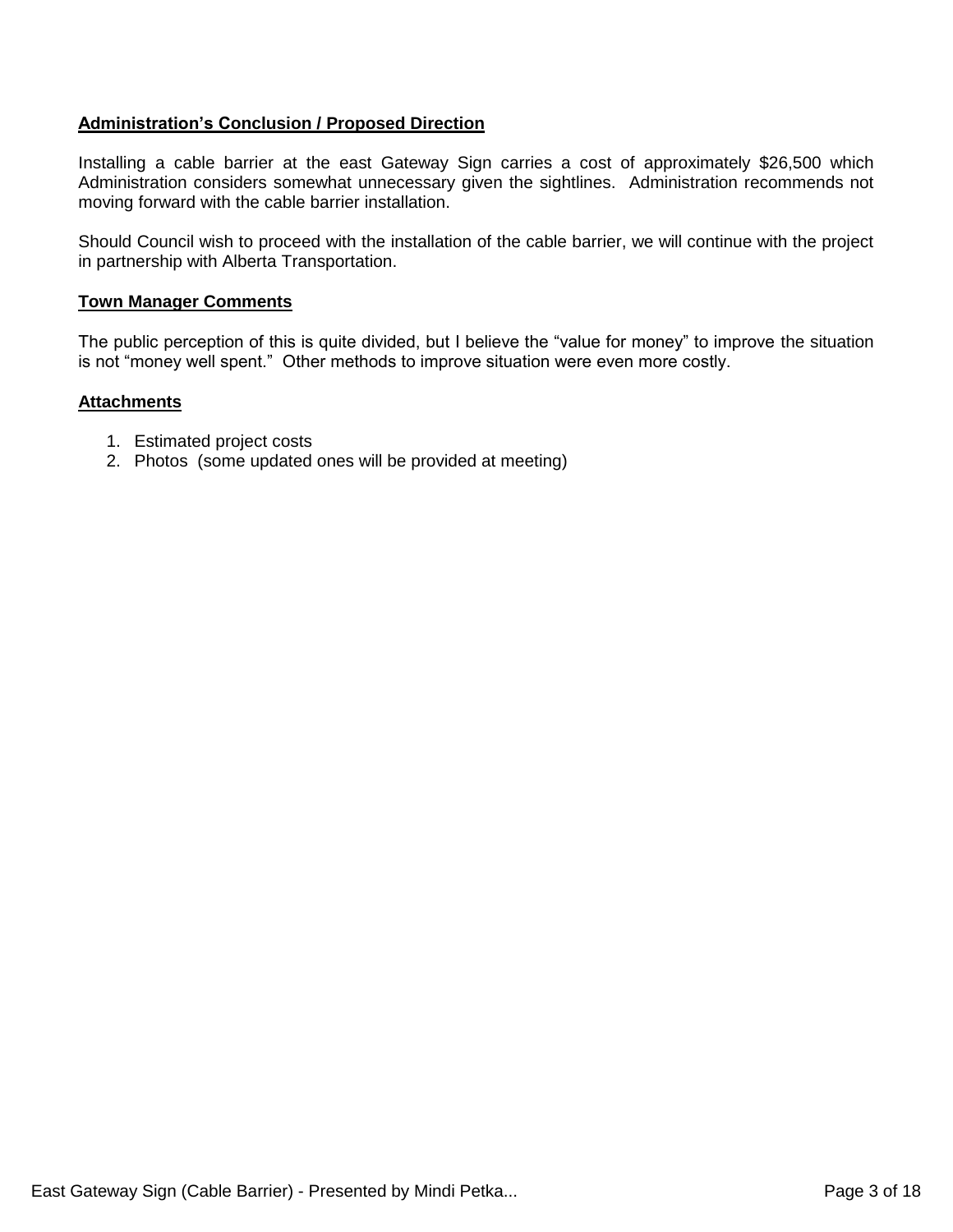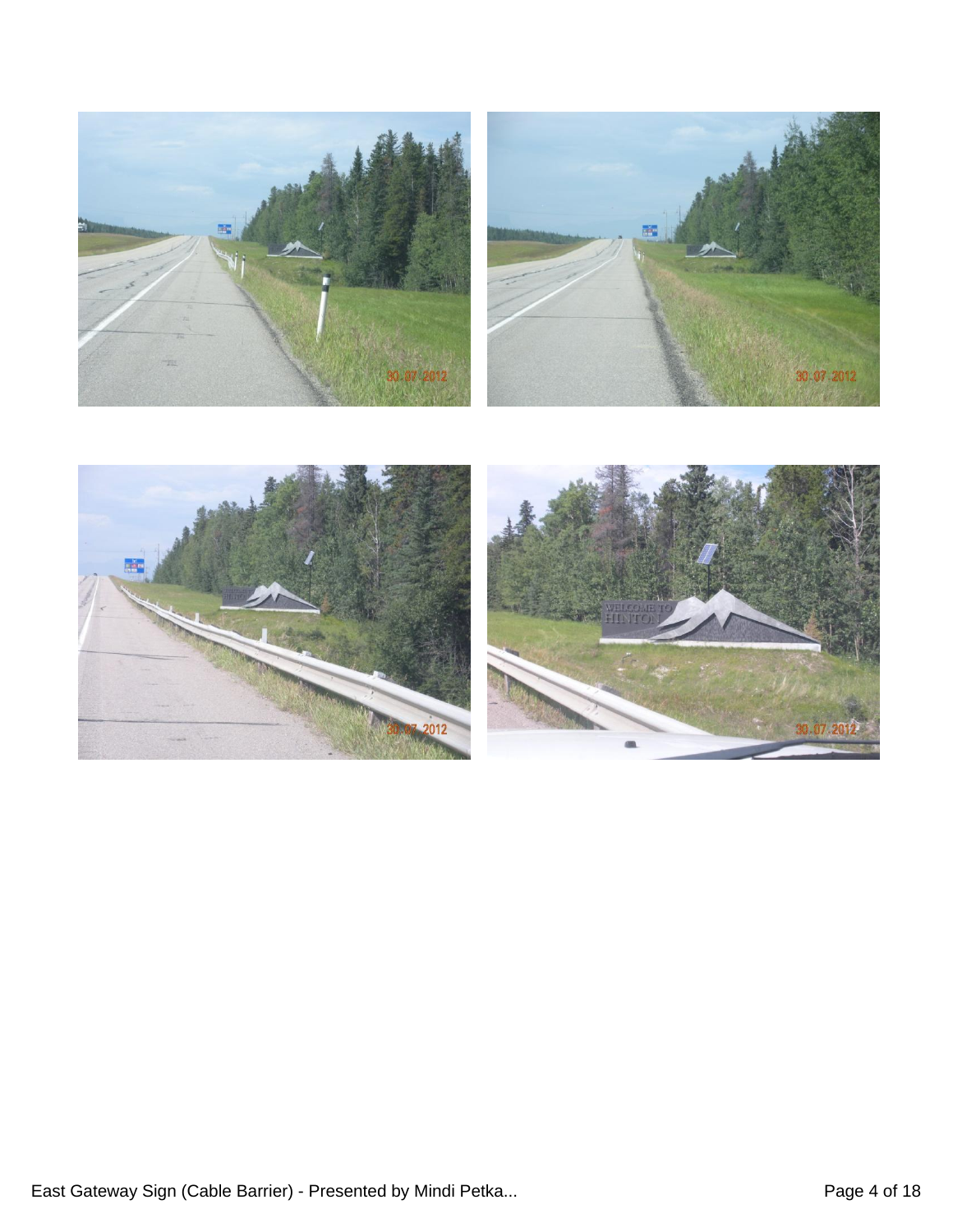# **Estimated Costs for Cable Barrier - East Gateway Sign**

| Item                                         | Company                  | <b>Unit Cost</b> | Unit  | Cost        |
|----------------------------------------------|--------------------------|------------------|-------|-------------|
| Engineering                                  | <b>ISL Engineering</b>   |                  |       | \$1,623.00  |
| Site survey                                  | <b>ISL Engineering</b>   |                  |       | \$152.00    |
| Remove existing guardrail (2012 quote)       | Alberta Highway Services | \$22/m           | 140 m | \$3,080.00  |
| Install new 3 cable barrier TL4 (2012 quote) | Alberta Highway Services |                  | 216 m | \$40,827.80 |
| Subtotal                                     |                          |                  |       | \$45,682.80 |
| 15% Contingency                              |                          |                  |       | \$6,852.42  |
| Total                                        |                          |                  |       | \$52,535.22 |

| \$26,267.61 |
|-------------|
| \$26,267.61 |
|             |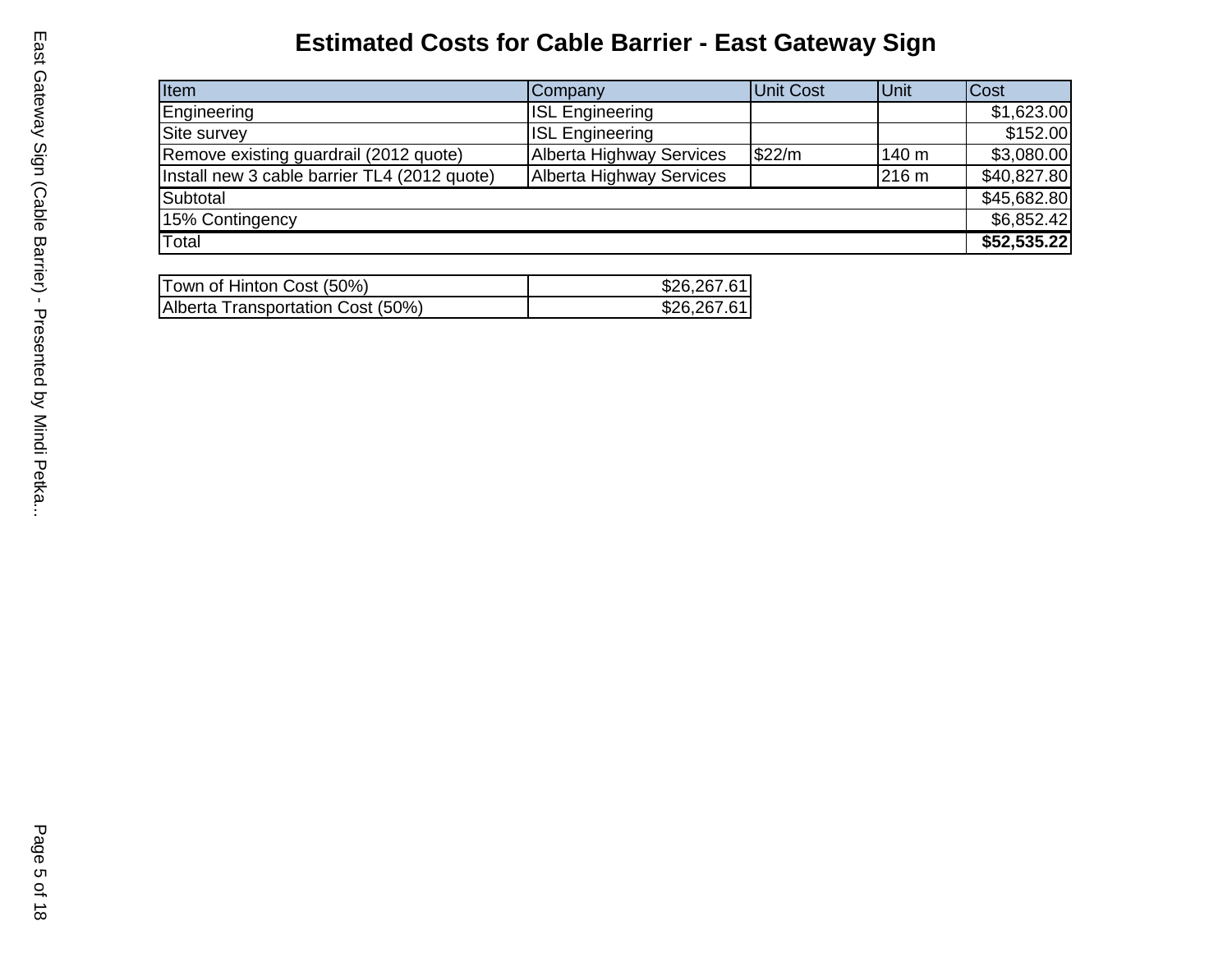

# **TOWN OF HINTON DIRECTION REQUEST**

**DATE:** April 4, 2013

#### TO. **STANDING COMMITTEE MEETING OF April 9, 2013**

**FROM:** Mike Schwirtz - Infrastructure Services Director REVIEWED and APPROVED BY: Bernie Kreiner - Town Manager

#### RE: West Yellowhead Regional Waste Management Authority

#### **Purpose**

This item is before Council to seek Council's direction on whether the Town should proceed with the proposed development of a Regional Authority to manage waste reduction strategies.

#### **Issue**

Administration is requesting further input from Council on behalf of the Town's role in the efforts to change the current West Yellowhead Regional Waste Management Authority (WYRWMA) mandate to include regional waste reduction strategies.

#### **Administration Comments on Situation / Options**

During the past several months the WYRWMA has been exploring the possibility of incorporating waste reduction into the Authority's mandate. This would expand the role of the Authority beyond its current role of 'operating a solid waste disposal system' (landfill), and would develop the Authority as a leading force for waste reduction amongst the current partners, Hinton, Yellowhead County and Edson.

This would include collective efforts to reduce, reuse, recycle, recover and effectively dispose of waste (refer to the draft Vision attached). As you will note by the attachment the WYRWMA has an agreed to 'in principle', draft set of quiding principles, a vision and a mission. It is important to note that these statements are in draft form for the first time. They require further development and fine tuning but represent the essence of where the Authority would like to go.

Each of the WYRWMA partners have agreed to take this concept to their respective Council to get an agreement in principle to continue to pursue the goal of a regional waste reduction authority as described.

At this stage of the process there are a number of options:

- 1. Grant the Hinton representatives on the Authority the agreement in principle to continue to pursue the expansion of the WYRWMA mandate to include regional waste reduction efforts.
- 2. Direct the Hinton representatives to not support further discussions about a regional waste reduction authority.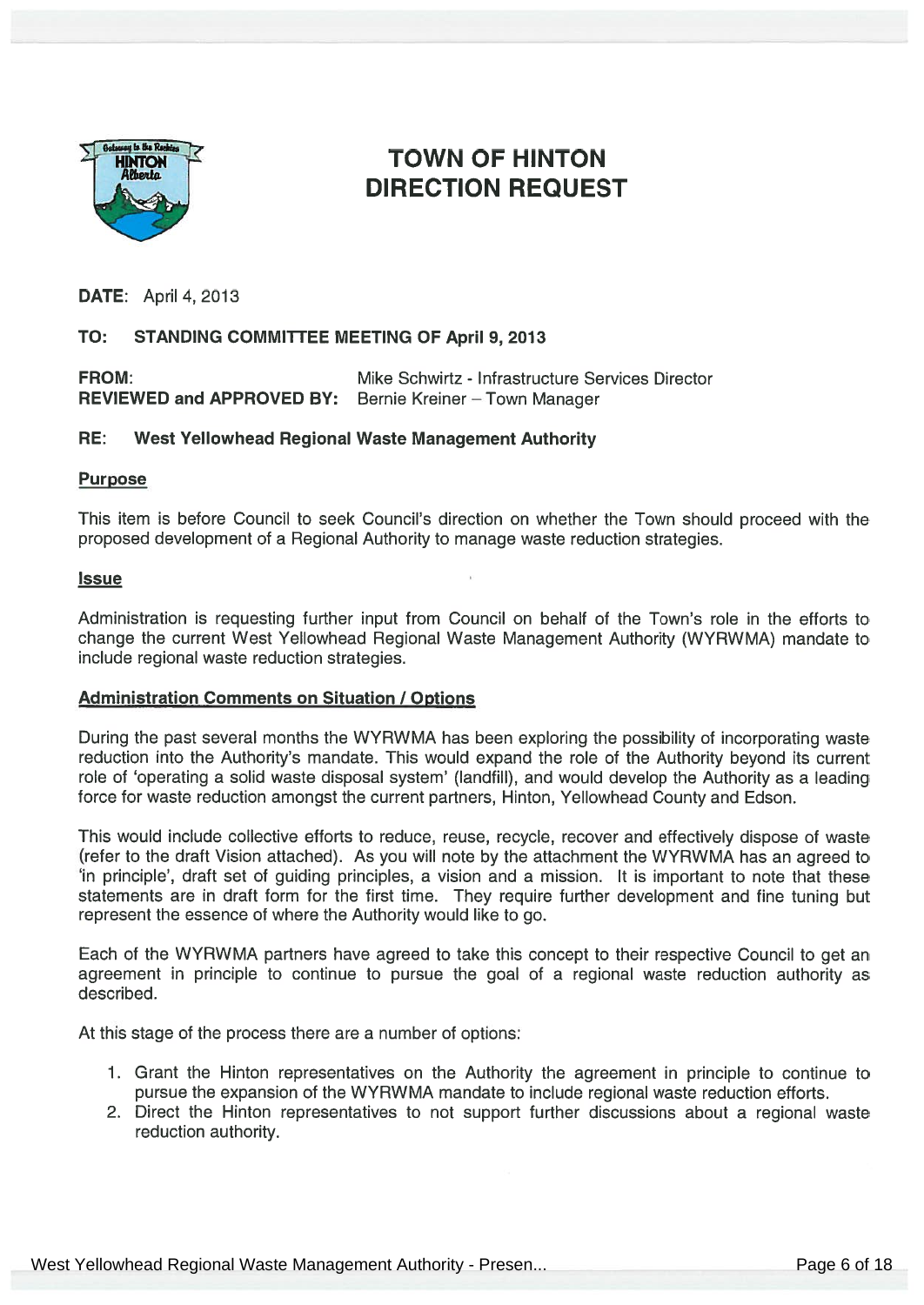3. Develop boundaries and or conditions the must be included in any further efforts to regionalize waste reduction.

#### **Administration's Conclusion / Proposed Direction**

Administration believes that the expansion of the role to include waste reduction is a significant step in the Town's efforts to improve our environmental responsibilities. Phase one of the September 18, 2012, Council approved Solid Waste Management program includes the following step:

#### **Government Leadership**

Build the Town of Hinton's role of community leadership in waste reduction by further enhancement and promotion of its internal waste reduction programs, and implementation of additional environmental policies and practices.

Administration believes that the expansion of the Authority's role is a significant example of Government leadership and supports the continued efforts to develop partnerships within and outside of our community.

Administration proposes that Hinton supports in principle the expansion of the role of the WYRWMA and directs Administration to bring back the final versions of the guiding principles, vision and mission in the form of a revised Memorandum of Agreement (MOA) between the partners. At that time Council can formally discuss their support or otherwise of the revised MOA.

#### **Town Manager Comments**

I support this as a healthy step forward in mission/mandate and regional partnering, although it can come with its frustrations as expectations under the expanded mandate of each partner are likely to be somewhat different. (and majority rules can be seen as tough to apply to this kind of work.)

#### **Attachments**

1. West Yellowhead Regional Waste Management Authority - Draft Mission Statement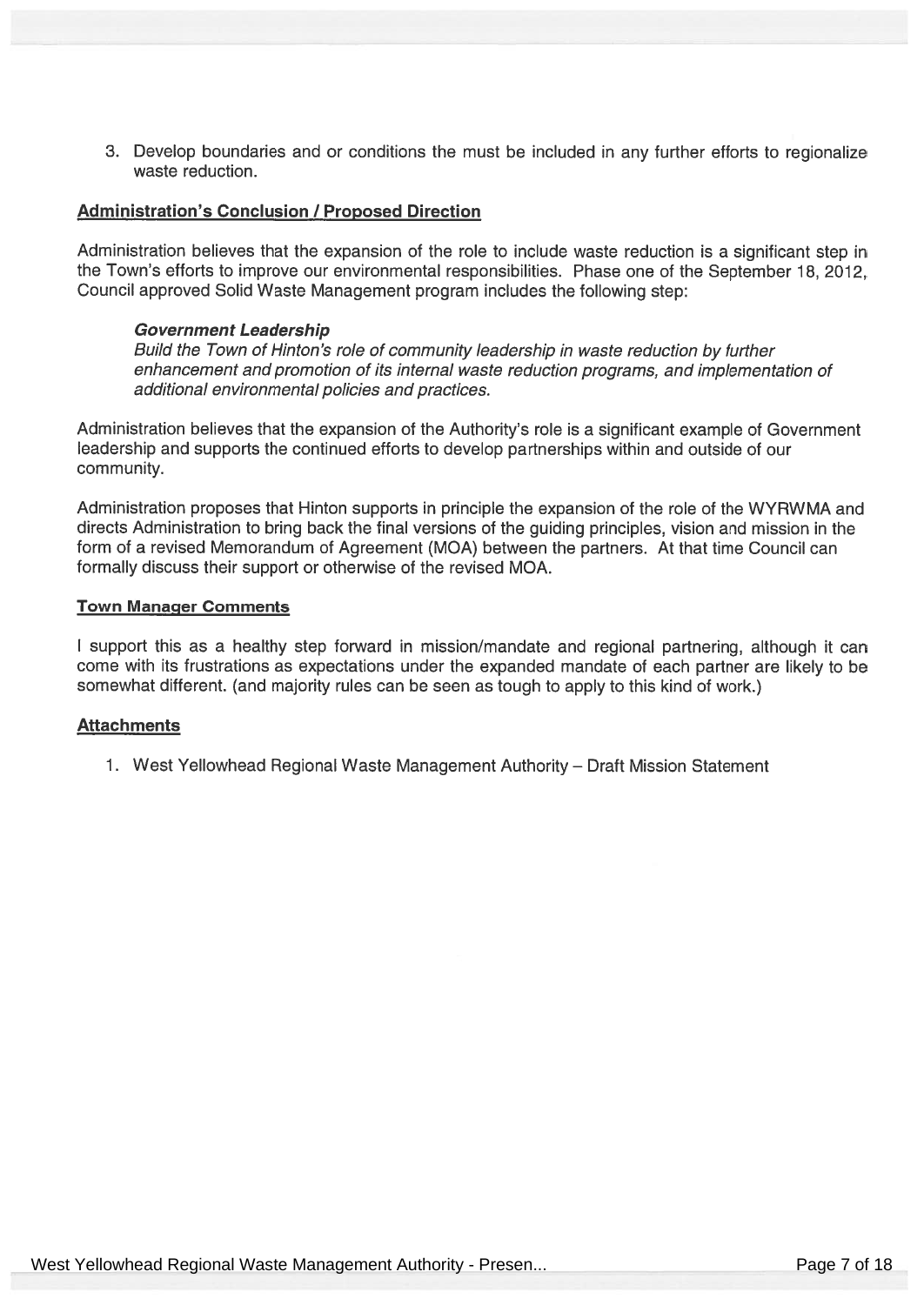#### March 13, 2013

#### West Yellowhead Regional Waste Management Authority - Draft Mission Statement

As discussed at the Landfill Authority meeting on Feb 27, 2013, here is a collection of statements that were discussed and agreed to in principle. The intent here is less of a suggestion of the wording of a Vision, Mission or Guiding Principles; we can do that at our next meeting. The idea is to provide a suitable framework that each member will take back to their respective Councils, for support in principle, the expansion of the Landfill Authority's role to include Regional Waste Reduction.

The expectation is that each partner would be prepared to share the outcome of their Council's decision at the April 17, 2013 Special Meeting of the Landfill Authority.

I've included the Didsbury mission statement word for word as it was the one that generated the most discussion and was agreed to be the closest to what was envisioned as the expanded role of the Landfill Authority.

Mountain View Regional Waste Management Commission (Didsbury, AB), Mission Statement - to divert as much waste as possible from disposal in the landfill and reduce waste management expenses by operating an integrated waste management system, which includes reuse, reduction, recycling, recovery and disposal.

# **Proposed WYRWMA Mission and Guiding Principles**

Vision (15-20 yr goal) – Leaders in regional waste reduction through uniform efforts to reduce, reuse, recycle, recover and effectively dispose of waste in the Yellowhead Region.

Mission – To manage waste on a regional basis through the promotion of environmental stewardship in order to reduce waste disposed at the West Yellowhead Regional Landfill.

**Guiding Principles:** 

- 1. Regional body that provides an overall environmental stewardship umbrella.
- 2. Recognize the individual municipality's and the County's specific needs and uniqueness of their current operations.
- 3. Promote reduce, reuse, recycle, recover and effective disposal.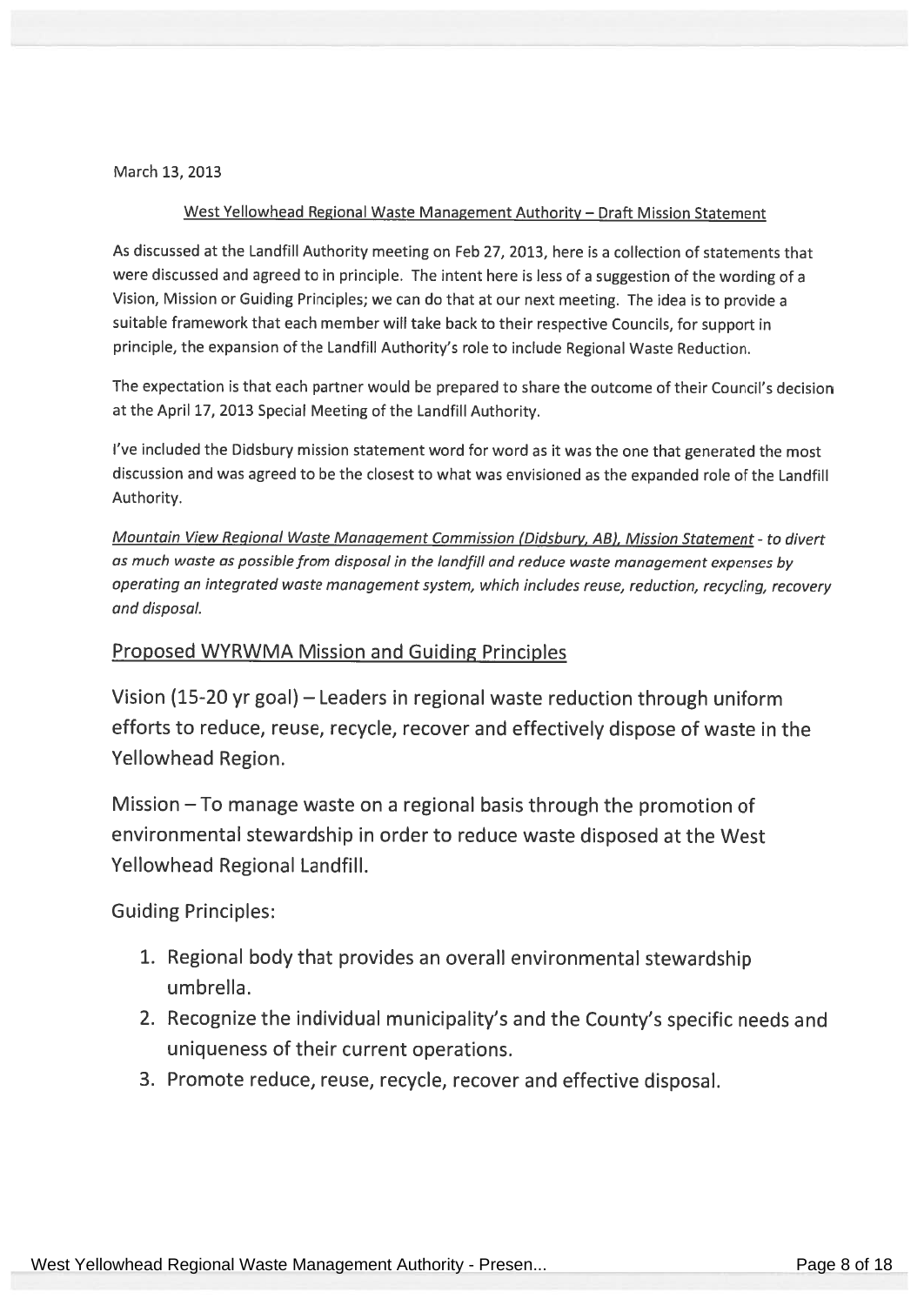

# **TOWN OF HINTON DIRECTION REQUEST**

**DATE**: April 4, 2013

### **TO: STANDING COMMITTEE MEETING OF April 9, 2013**

**FROM:** Denise Parent, Director of Corporate Services **REVIEWED BY:** Bernie Kreiner, Town manager APPROVED BY: Bernie Kreiner, Town manager

#### **RE**: **2013 municipal property tax rates**

#### **Purpose**

This item is before Council (referred from April  $2^{nd}$  council meeting) - to seek direction on matters necessary to finalize 2013 municipal property tax rates:

- **a.** Whether to revisit the adopted 2013 budget property tax requirement
- **b.** 1. How to address the assessment growth shortfall.
	- 2. Which method to apply to relative residential vs. non-residential municipal property tax rates.

#### **Issue**

How to address the consequences of the major differences in assessment value increases between residential and non-residential properties for 2013 taxation.

More specifically, given that the residential sector has experienced a higher than expected inflation rate council is requested to provide direction on how administration should apply the municipal levy for the 2013 budget. When the budget was prepared in fall of 2012 the assumption was a growth of 1.75% and a similar inflation in both the residential and non-residential sectors.

- 1) Should the shortfall of .5% in growth be recovered by an increase in levy or a budget reduction of \$50,000?
- 2) Given the disproportionate change in the assessments between residential and non-residential
	- a. should the contribution towards the budget remain at 50.3% residential and 49.5% nonresidential resulting in an increase in the split rate, or
	- b. the split rate remains the same and the group with the higher assessment increase contributes more towards the budget.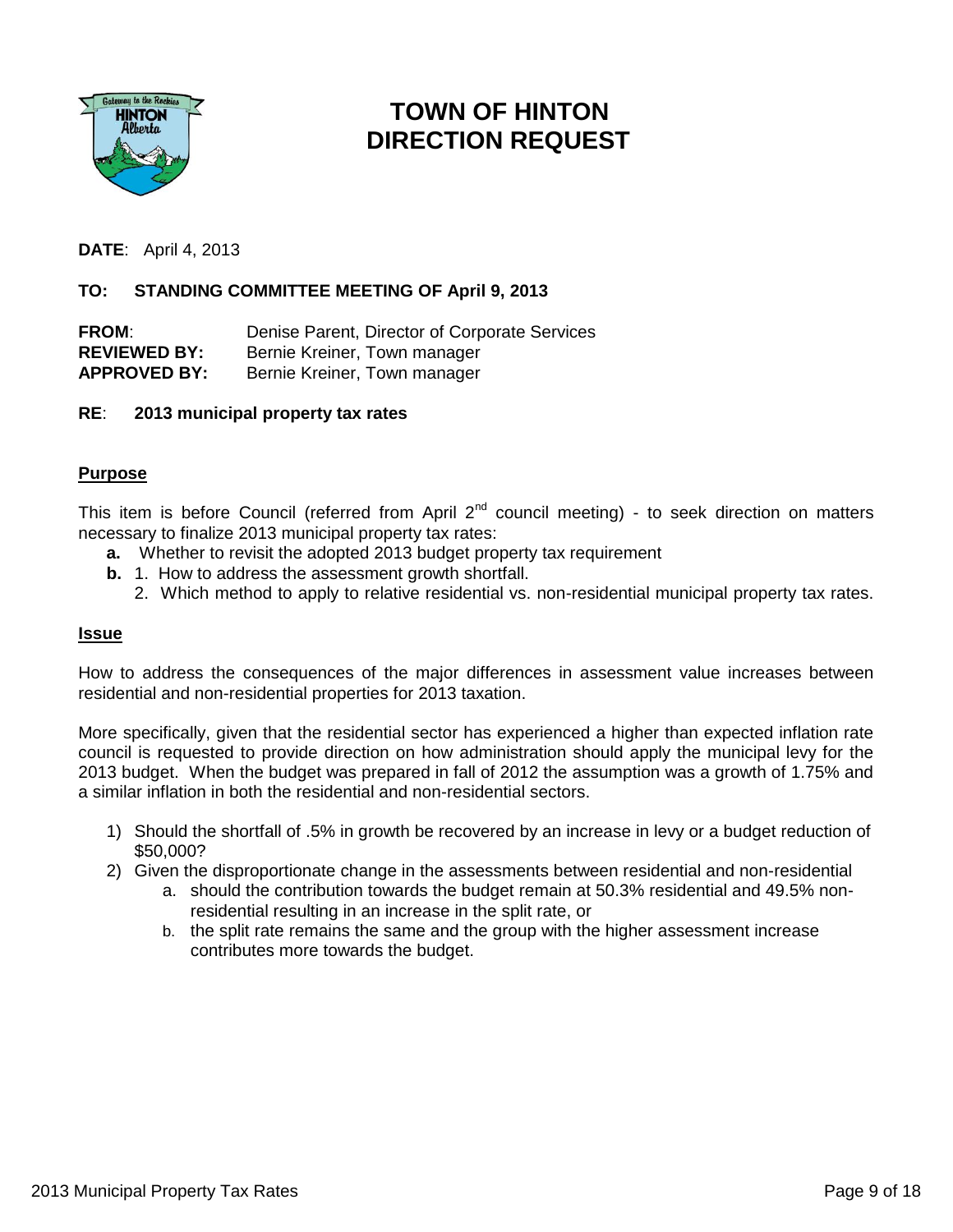#### **Administration Comments on Situation / Options**

TheTown of Hinton has experienced a very active housing market between July 2011 and July 2012 which resulted in it having the highest housing price increase in the province. This resulted in a different rate of inflation for the residential (9.05%) and non-residential (2,18%) assessments.

|                         | Growth   | Inflation |
|-------------------------|----------|-----------|
| <b>Residential</b>      | 0.77%    | 9.05%     |
| Non-residential         | $2.07\%$ | 2.18%     |
| <b>Weighted Average</b> | 1.27%    | 6.37%     |

The 2013 budget assumed a growth of 1.75%, however the actual growth was 1.27%. The lower than anticipated growth translates to a reduction of ~\$50,000 in levy revenue which could be recovered by a. an across the board 0.5% increase in the amount taxed from all municipal property taxpayers.

 b. not collecting the shortfall, effectively considering this a forecasted negative variance in 2013. c. Identify andreduce the budget elsewhere by \$50,000.

The above two changes of less than expected growth and a different inflation rate on the residential and non-residential assessments has impacted the expected levy increases.

#### **Considerations**

When there is a major shift in assessment ratios between residential and non-residential due to changes in inflation, the impact translates to a change in either the amount to be collected from each group or a change in the split rate to keep the ratio of budget collected the same. (See attachment 1 - Tax Levy Scenarios 101 for an overview on how changes in inflation and split rates impact the levy rate) The change in assessment value and ratio between 2011 and 2012 is:

| <b>Change in assessment ratios (without Growth)</b> |    |               |           |  |                 |        |
|-----------------------------------------------------|----|---------------|-----------|--|-----------------|--------|
|                                                     |    | 2011          |           |  | 2012            |        |
| Residential                                         | \$ | 991,588,680   | $61.30\%$ |  | \$1,081,968,570 | 62.84% |
| Non-residential                                     |    | 625,913,410   | 38.70%    |  | 639,857,830     | 37.16% |
| Total                                               | S. | 1,617,502,090 |           |  | 1,721,826,400   |        |

There are a variety of options that can be considered in order to assess how the municipal levy is to be applied towards the residential and non-residential assessments.

**Option 1:** The split rate between the residential and non-residential remains constant at 1.65 resulting in the residential ratio contribution to the budget increasing from 50.3% to 51.9%.

| Municipal Levy in \$ maintaining the split constant at 1.65 |                    |       |              |       |  |  |
|-------------------------------------------------------------|--------------------|-------|--------------|-------|--|--|
|                                                             | 2012               |       | 2013         |       |  |  |
| Residential                                                 | 5,115,501<br>S     | 50.3% | \$5,592,815  | 51.9% |  |  |
| Non-residential                                             | \$5,045,901        | 49.7% | \$5,175,691  | 48.1% |  |  |
| Total                                                       | 10. <u>161.402</u> |       | \$10,768,506 |       |  |  |
| Res. Less NonRs.                                            | \$<br>69,600       |       | 417.124      |       |  |  |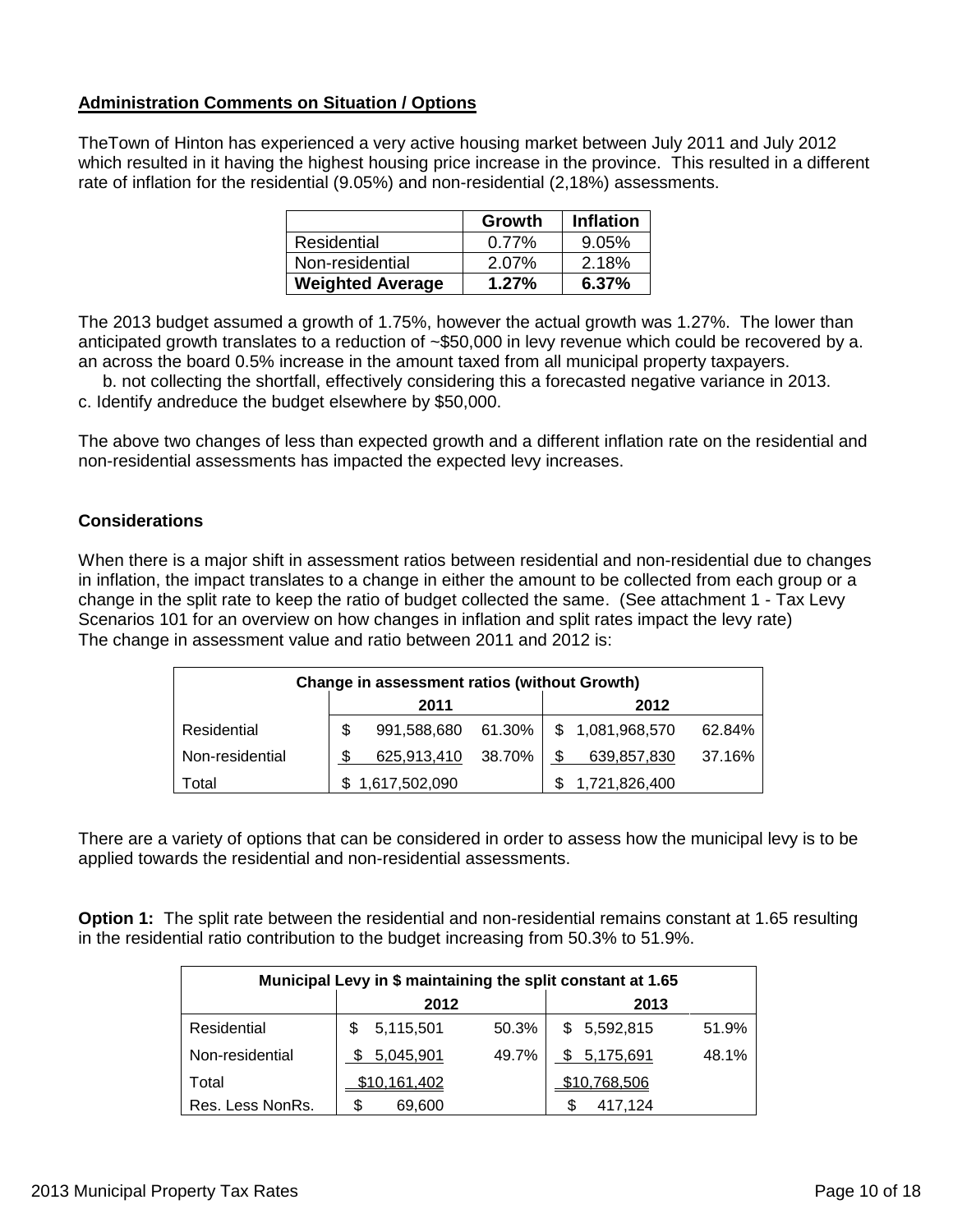### **Overall typical % change in all tax levies 2013 over 2012 Split tax rate remains at 1.65 with \$50,000 budget reduction**

| (excluding growth)     |                                                       |                                                                                                           |        |                          |                      |  |  |  |
|------------------------|-------------------------------------------------------|-----------------------------------------------------------------------------------------------------------|--------|--------------------------|----------------------|--|--|--|
|                        | <b>Budget</b><br>proposed<br><b>Municipal</b><br>Levy | <b>Actual</b><br><b>Municipal</b><br><b>Education</b><br>Levy based<br>Levy<br>on July 2012<br>assessment |        | <b>Evergreen</b><br>Levy | <b>Total</b><br>Levy |  |  |  |
| Residential            | 3.42%                                                 | 8.88%                                                                                                     | 12.63% | 5.52%                    | 10.31%               |  |  |  |
| Non-residential        | 7.17%                                                 | 2.03%                                                                                                     | 2.02%  | $-0.14%$                 | 2.37%                |  |  |  |
| Total overall % change | 5.30%                                                 | 5.45%                                                                                                     | 7.33%  | 2.69%                    | 6.34%                |  |  |  |

**Option 2:** Maintain a similar ratio for each group's contribution towards the budget. This results in an increase in the split rate to 1.75.

|                  | <b>Municipal Levy</b> |       |    |            |       |
|------------------|-----------------------|-------|----|------------|-------|
|                  | 2012                  |       |    | 2013       |       |
| Residential      | \$<br>5,117,292       | 50.3% | \$ | 5,406,644  | 50.5% |
| Non-residential  | 5,048,970             | 49.7% |    | 5,302,667  | 49.5% |
| Total            | 10,166,262            |       |    | 10,709,311 |       |
| Res less non-res | \$<br>68,322          |       |    | 103,977    |       |

### **Town of Hinton Overall typical % change in all tax levies 2013 over 2012 Split tax rate at 1.75 with \$50,000 budget reduction**

| (excluding growth)        |                                                       |                                                                                  |                          |                          |                      |  |  |  |
|---------------------------|-------------------------------------------------------|----------------------------------------------------------------------------------|--------------------------|--------------------------|----------------------|--|--|--|
|                           | <b>Budget</b><br>proposed<br><b>Municipal</b><br>Levy | <b>Actual</b><br><b>Municipal</b><br>Levy based<br>on July<br>2012<br>assessment | <b>Education</b><br>Levy | <b>Evergreen</b><br>Levy | <b>Total</b><br>Levy |  |  |  |
| Residential               | 3.42%                                                 | 5.69%                                                                            | 12.59%                   | 5.52%                    | 7.93%                |  |  |  |
| Non-residential           | 7.17%                                                 | 5.09%                                                                            | 2.29%                    | $-0.14%$                 | 4.41%                |  |  |  |
| Total overall %<br>change | 5.30%                                                 | 5.39%                                                                            | 7.44%                    | 2.69%                    | 6.17%                |  |  |  |

**Option 3:** Consider a combination of Option 1 and 2. The choices are limitless but need to be principled.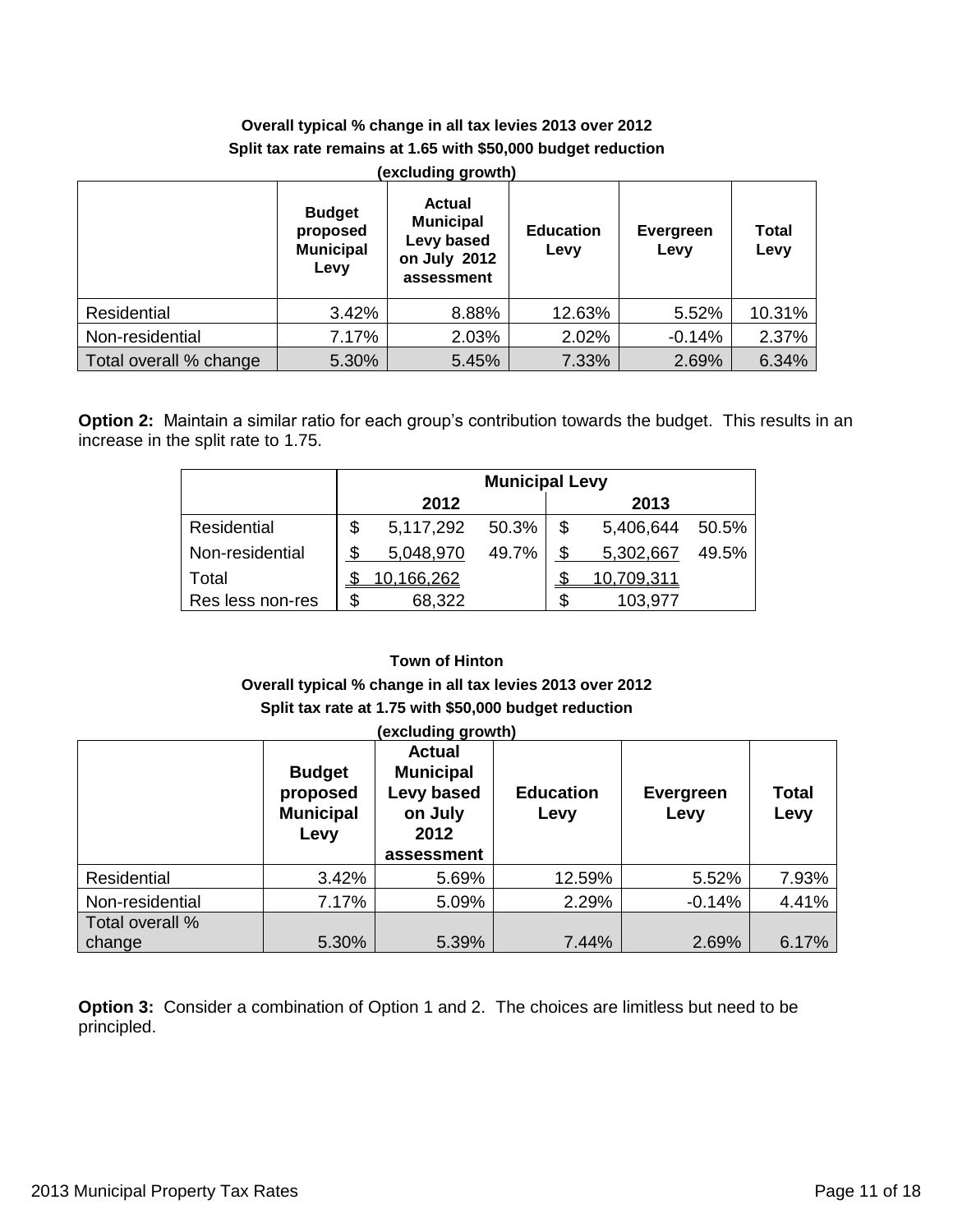#### **Town Manager Comments**

**The options, assuming no return to the property tax requirement from the 2013 approved budget, are not particularly attractive politically. While reducing residential rates is politically attractive, the non-residential sector could react by suggesting that the 1.65 ratio was sound and fair and should not be altered simply because residential asset values went up much more than nonresidential. Hinton has always practiced very transparent approach to setting the property tax rates, and doesn't/hasn't "artificially shifted" things based on the education requisition and it's affect on total tax rate percentages.**

**Even as we work thru this discussion, keep in mind that the percentage's generated are for the "AVERAGE TYPICAL" in each tax group, and individual taxpayers will see numbers somewhat higher or lower than these on their actual bill when they compare it to the previous year (assuming no physical improvements to their properties.)** 

#### **Attachments**

- 1. Tax Levy Scenarios 101
- 2. 2012-2013 Tax Comparison Split rate 1.65
- 3. 2012-2013 Tax Comparison Split rate 1.75
- 4. Tax Rate Splits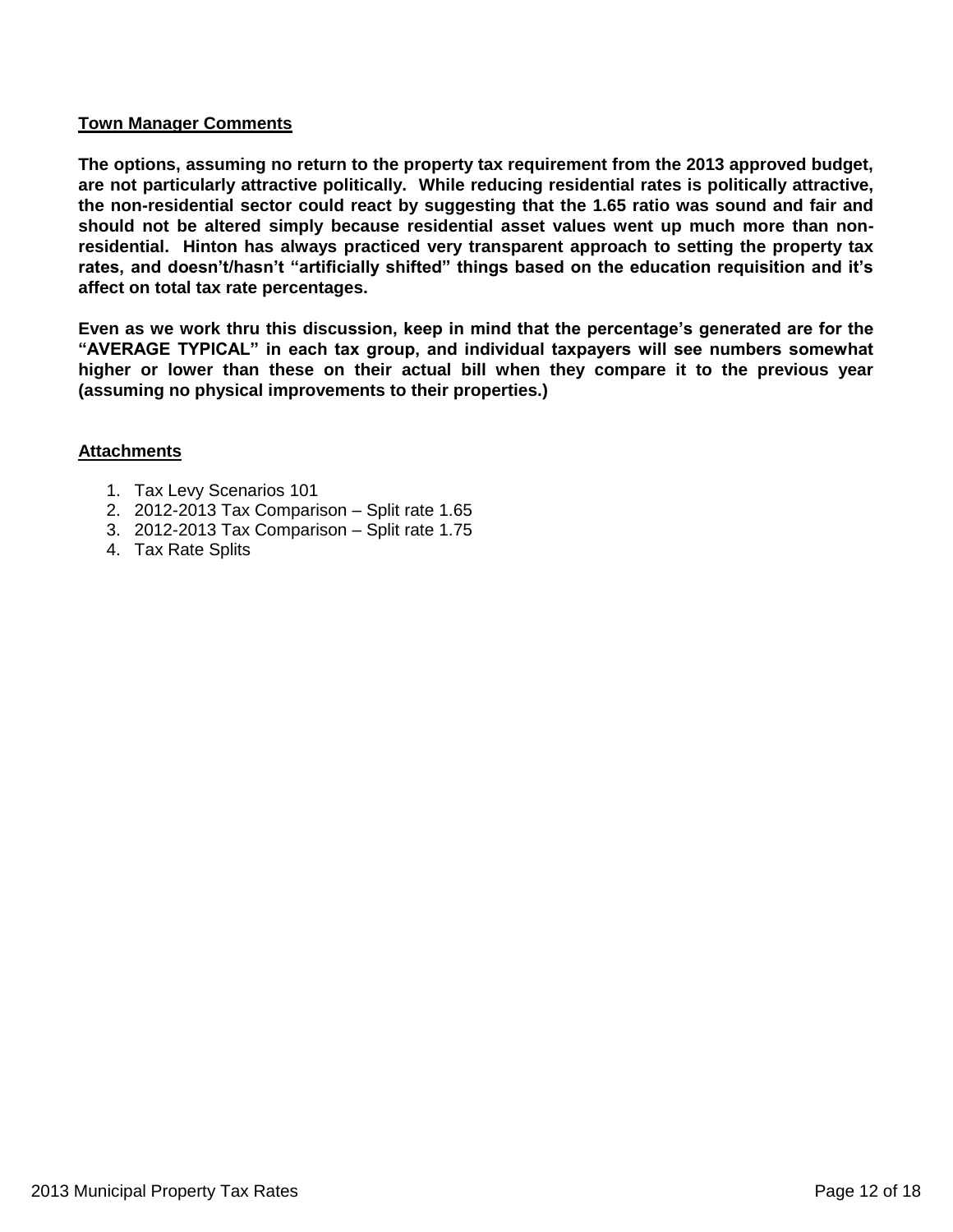The following scenarios demonstrates how a different inflation rate in residential and non-residential assessments impacts either the amount to be collected from each category or the split rate.

| Scenario 1 - Residential and Non-Residential - equally assessed |            |         |               |                                |  |
|-----------------------------------------------------------------|------------|---------|---------------|--------------------------------|--|
|                                                                 | Assessment | Rate    | <b>Budget</b> | <b>Desired outcome</b>         |  |
| Residential                                                     | 100,000    | 0.02500 | 2,500         | Each group contributes equally |  |
| Non-residential                                                 | 100,000    | 0.02500 | 2,500         | towards the budget             |  |
| Total                                                           | 200,000    |         | 5,000         |                                |  |
| Split Rate                                                      |            | 1.00    |               |                                |  |

Scenario 1a - Residential and non-residential assessments increase by 9% and 2% respectively.

|                     | Assessment | Rate    | <b>Budget</b> | <b>Desired outcome</b>          |
|---------------------|------------|---------|---------------|---------------------------------|
| Residential (9%)    | 109.000    | 0.02294 | 2.500         | Each group contributes equally  |
| Non-residential (2) | 102,000    | 0.02451 | 2,500         | towards the budget resulting in |
| Total               | 211,000    |         | 5,000         | a split rate.                   |
| <b>Split Rate</b>   |            | 1.07    |               |                                 |

Scenario 1b - Residential and non-residential assessments increase by 9% and 2% respectively and the split rate remains at 1.0

|                     | Assessment | Rate    | <b>Budget</b> | <b>Desired outcome</b>          |
|---------------------|------------|---------|---------------|---------------------------------|
| Residential (9%)    | 109,000    | 0.02370 | 2,583         | Each group's contribution to    |
| Non-residential (2) | 102,000    | 0.02370 | 2,417         | the budget is based on the      |
| Total               | 211,000    |         | 5,001         | ratio of their assessed values. |
| <b>Split Rate</b>   |            | 1.00    |               |                                 |

Scenario 2 - Residential and Non-Residential - assessed at 62% and 38% of total assement and pay 50% of the total budget. The split rate becomes 1.63.

|                 | Assessment | Rate    | <b>Budget</b> | <b>Desired outcome</b>          |
|-----------------|------------|---------|---------------|---------------------------------|
| Residential     | 124,000    | 0.02016 | 2,500         | Each group contributes equally  |
| Non-residential | 76,000     | 0.03290 | 2,500         | towards the budget resulting in |
| Total           | 200,000    |         | 5,000         | a split rate.                   |
| Split Rate      |            | 1.63    |               |                                 |

Scenario 2a - Residential and non-residential assessments increase by 9% and 2% respectively and each continues to pay 50% of the total budget. Split rate must increase to to maintain the same percentage of contribution to the budget.

|                     | Assessment | Rate    | <b>Budget</b> | <b>Desired outcome</b>         |
|---------------------|------------|---------|---------------|--------------------------------|
| Residential (9%)    | 135,160    | 0.01850 | 2.500         | Each group contributes equally |
| Non-residential (2) | 77,520     | 0.03225 | 2,500         | towards the budget             |
| Total               | 212,680    |         | 5,000         |                                |
| Split Rate          |            | 1.74    |               |                                |

| Scenario 2b - Residential and non-residential assessments increase by 9% and 2% respectively and the split<br>rate remains at 1.63 resulting in an increase in the residential budget and a decrease in the non-residential |            |         |               |                                  |  |  |  |  |  |  |  |
|-----------------------------------------------------------------------------------------------------------------------------------------------------------------------------------------------------------------------------|------------|---------|---------------|----------------------------------|--|--|--|--|--|--|--|
|                                                                                                                                                                                                                             | Assessment | Rate    | <b>Budget</b> | <b>Desired outcome</b>           |  |  |  |  |  |  |  |
| Residential (9%)                                                                                                                                                                                                            | 135,160    | 0.01912 | 2,584         | Each group's contribution to the |  |  |  |  |  |  |  |
| Non-residential (2)                                                                                                                                                                                                         | 77,520     | 0.03117 | 2,416         | budget is based on the ratio     |  |  |  |  |  |  |  |
| Total                                                                                                                                                                                                                       | 212,680    |         | 5,000         | of their assessed values based   |  |  |  |  |  |  |  |
| <b>Split Rate</b>                                                                                                                                                                                                           |            | 1.6300  |               | on a pre-determined split rate.  |  |  |  |  |  |  |  |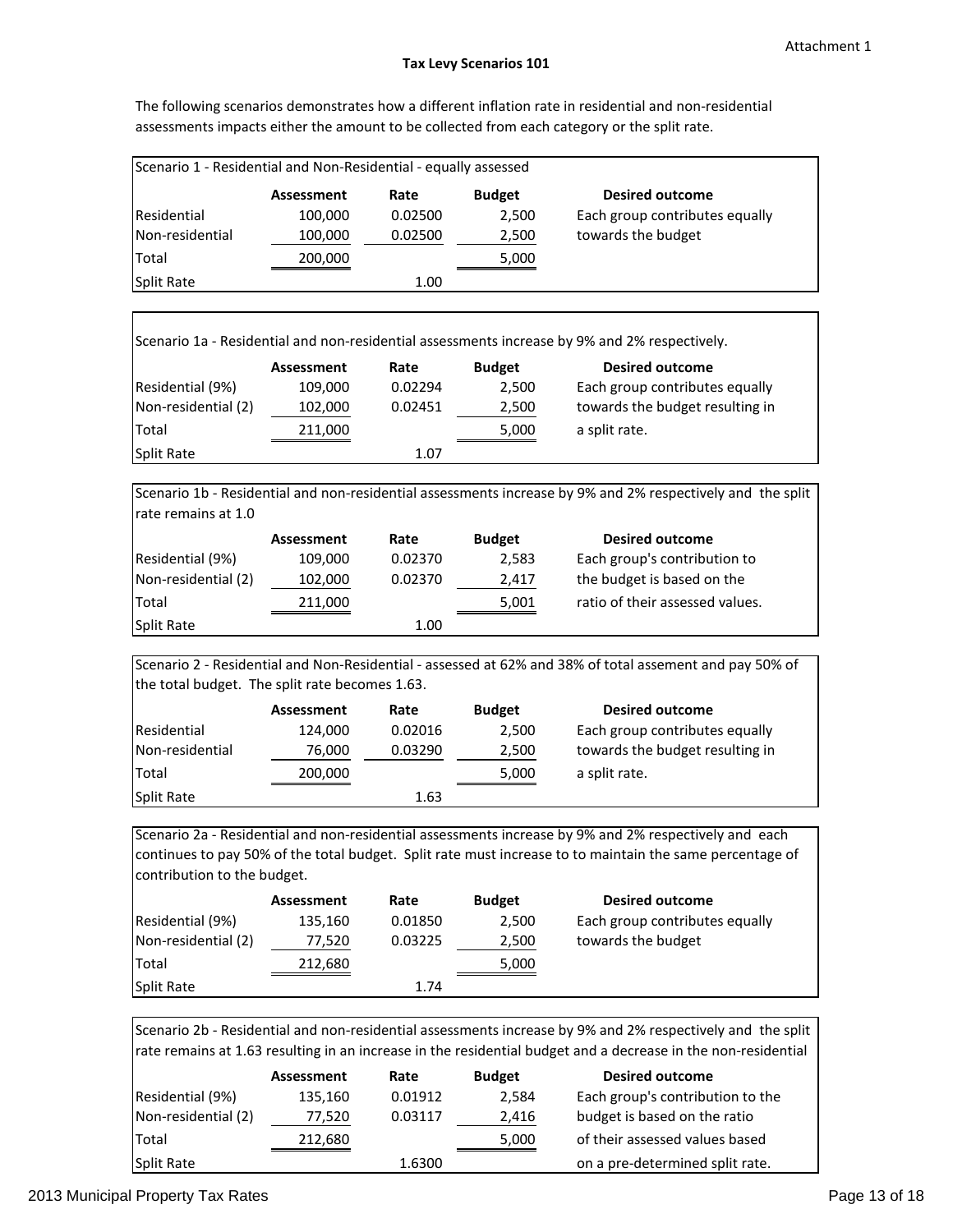|                                                      | Split Rate 1.65 |                       |        |             |    |        |    |       |          |  |  |  |
|------------------------------------------------------|-----------------|-----------------------|--------|-------------|----|--------|----|-------|----------|--|--|--|
| <b>Hillcrest Estates - Jarvis Street</b>             |                 |                       |        |             |    |        |    |       |          |  |  |  |
| Residential<br>2012<br>2013<br>Change %<br>Change \$ |                 |                       |        |             |    |        |    |       |          |  |  |  |
| <b>Assessed Value</b>                                |                 | $\boldsymbol{\theta}$ | 38,000 |             | \$ | 39,000 | \$ | 1,000 | 2.63%    |  |  |  |
| <b>Municipal Rate</b>                                | 5.1607          | - \$                  | 196    | $5.1641$ \$ |    | 201    | S  | 5     | 2.70%    |  |  |  |
| <b>Education Rate</b>                                | $2.3930$ \$     |                       | 91     | $2.4680$ \$ |    | 96     | \$ | 5     | 5.85%    |  |  |  |
| <b>Foundation Rate</b>                               | 0.1390          | - \$                  | 5      | $0.1344$ \$ |    | 5      | \$ | (0)   | $-0.76%$ |  |  |  |
| Total                                                | 7.6927          | - \$                  | 292    | 7.7665 \$   |    | 303    | \$ | 11    | 3.62%    |  |  |  |

|                        |             |                       |         | <b>Erith Drive</b> |      |           |    |          |          |
|------------------------|-------------|-----------------------|---------|--------------------|------|-----------|----|----------|----------|
| <b>Residential</b>     |             | 2012                  |         |                    | 2013 | Change \$ |    | Change % |          |
| <b>Assessed Value</b>  |             | $\boldsymbol{\theta}$ | 383,000 |                    | \$   | 386,000   | \$ | 3,000    | 0.78%    |
| <b>Municipal Rate</b>  | 5.1607      | \$                    | 1,977   | $5.1641$ \$        |      | 1,993     | \$ | 17       | 0.85%    |
| <b>Education Rate</b>  | $2.3930$ \$ |                       | 917     | 2.4680             | - \$ | 953       | \$ | 36       | 3.94%    |
| <b>Foundation Rate</b> | $0.1390$ \$ |                       | 53      | $0.1344$ \$        |      | 52        | \$ | (1)      | $-2.55%$ |
| Total                  | 7.6927      | $\mathcal{S}$         | 2,946   | $7.7665$ \$        |      | 2,998     | \$ | 52       | 1.75%    |

| <b>Carriage Lane Condo</b> |             |      |         |             |             |         |           |          |        |  |  |
|----------------------------|-------------|------|---------|-------------|-------------|---------|-----------|----------|--------|--|--|
| Residential                |             | 2012 | 2013    |             |             |         | Change \$ | Change % |        |  |  |
| <b>Assessed Value</b>      |             | \$   | 168,000 |             | \$          | 180,000 | \$        | 12,000   | 7.14%  |  |  |
| <b>Municipal Rate</b>      | 5.1607      | \$   | 867     | 5.1641      | S           | 930     | S         | 63       | 7.21%  |  |  |
| <b>Education Rate</b>      | $2.3930$ \$ |      | 402     | 2.4680      | $\mathbf 3$ | 444     | \$        | 42       | 10.50% |  |  |
| <b>Foundation Rate</b>     | 0.1390      | \$   | 23      | $0.1344$ \$ |             | 24      | \$        |          | 3.60%  |  |  |
| Total                      | 7.6927      | S    | 1,292   | 7.7665      |             | 1,398   | \$        | 106      | 8.17%  |  |  |

|                                       |        |                       |         | <b>Guimond Place</b> |     |         |                           |           |          |  |  |
|---------------------------------------|--------|-----------------------|---------|----------------------|-----|---------|---------------------------|-----------|----------|--|--|
| Residential                           | 2012   |                       |         | 2013                 |     |         |                           | Change \$ | Change % |  |  |
| <b>Assessed Value</b>                 |        | $\boldsymbol{\theta}$ | 581,000 |                      | \$  | 594,000 | \$                        | 13,000    | 2.24%    |  |  |
| <b>Municipal Rate</b>                 | 5.1607 | \$                    | 2,998   | 5.1641               | \$  | 3,067   | \$                        | 69        | 2.30%    |  |  |
| <b>Education Rate</b>                 | 2.3930 | $\mathcal{S}$         | 1,390   | 2.4680               | -\$ | 1,466   | \$                        | 76        | 5.44%    |  |  |
| <b>Foundation Rate</b>                | 0.1390 | \$                    | 81      | $0.1344$ \$          |     | 80      | \$                        | (1)       | $-1.15%$ |  |  |
| Total                                 | 7.6927 | \$                    | 4,469   | 7.7665               | -\$ | 4,613   | $\boldsymbol{\mathsf{S}}$ | 144       | 3.22%    |  |  |
| <b>Thompson Lake - Sitar Crescent</b> |        |                       |         |                      |     |         |                           |           |          |  |  |
| Residential                           | 2012   |                       |         | 2013                 |     |         |                           | Change \$ | Change % |  |  |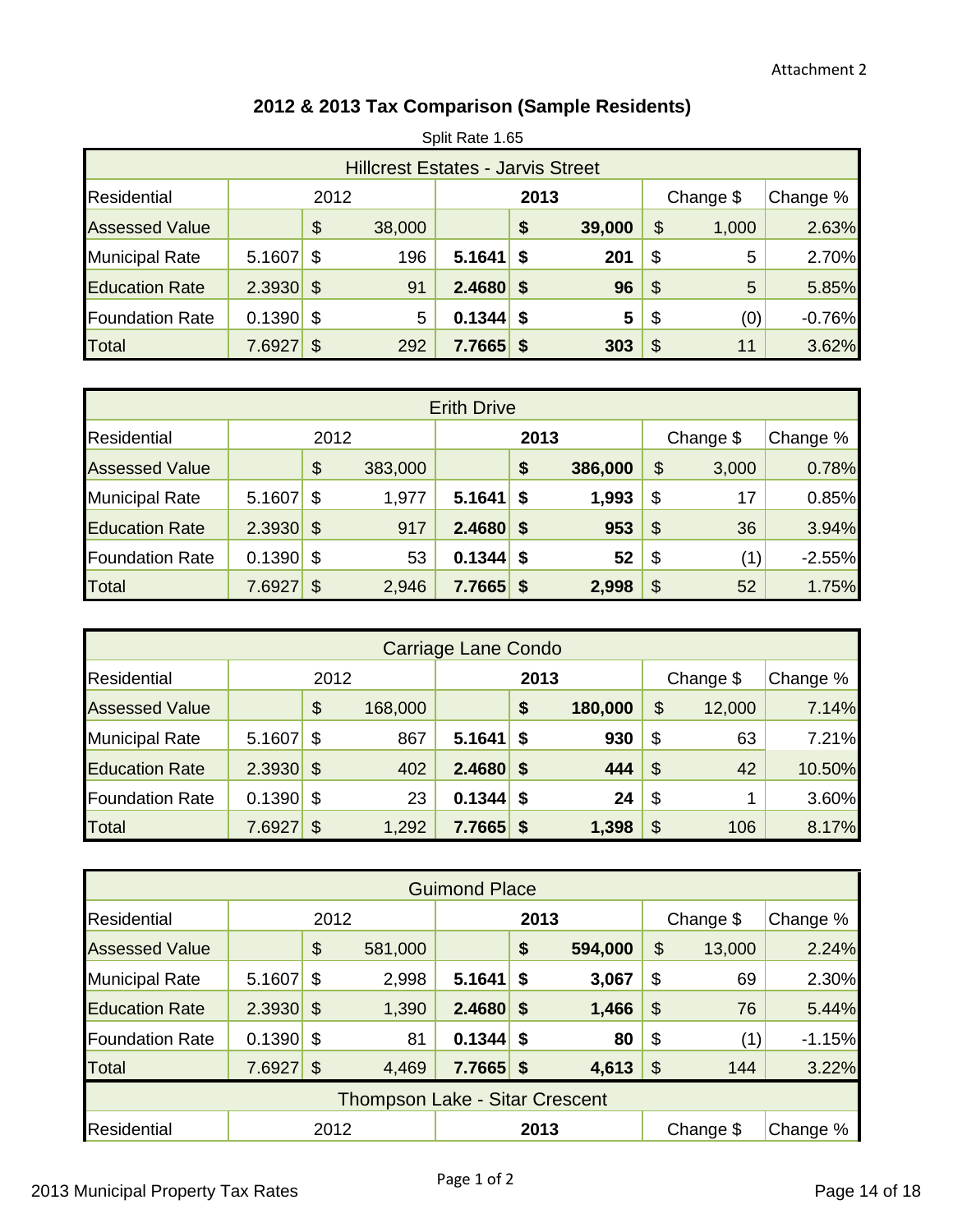|                        | Split Rate 1.65 |                       |         |             |    |         |    |        |       |  |  |
|------------------------|-----------------|-----------------------|---------|-------------|----|---------|----|--------|-------|--|--|
| <b>Assessed Value</b>  |                 | $\boldsymbol{\theta}$ | 382,000 |             | \$ | 407,000 | \$ | 25,000 | 6.54% |  |  |
| <b>Municipal Rate</b>  | $5.1607$ \$     |                       | 1,971   | $5.1641$ \$ |    | 2,102   |    | 130    | 6.61% |  |  |
| <b>Education Rate</b>  | $2.3930$ \$     |                       | 914     | $2.4680$ \$ |    | 1,004   |    | 90     | 9.88% |  |  |
| <b>Foundation Rate</b> | $0.1390$ \$     |                       | 53      | $0.1344$ \$ |    | 55      |    | 2      | 3.02% |  |  |
| Total                  | 7.6927          | $\mathcal{S}$         | 2,939   | $7.7665$ \$ |    | 3,161   |    | 222    | 7.57% |  |  |

|                        |        |                       |         | East Hardisty - Old Cove |     |         |              |          |
|------------------------|--------|-----------------------|---------|--------------------------|-----|---------|--------------|----------|
| Residential            | 2012   |                       |         |                          |     | 2013    | Change \$    | Change % |
| <b>Assessed Value</b>  |        | $\boldsymbol{\theta}$ | 395,000 |                          | \$  | 428,000 | \$<br>33,000 | 8.35%    |
| <b>Municipal Rate</b>  | 5.1607 | \$                    | 2,038   | 5.1641                   | -\$ | 2,210   | \$<br>172    | 8.43%    |
| <b>Education Rate</b>  | 2.3930 | \$                    | 945     | 2.4680                   | \$  | 1,056   | \$<br>111    | 11.75%   |
| <b>Foundation Rate</b> | 0.1390 | \$                    | 55      | 0.1344                   | -\$ | 58      | \$<br>3      | 4.77%    |
| Total                  | 7.6927 | \$                    | 3,039   | 7.7665                   | S   | 3,324   | \$<br>285    | 9.39%    |

# **2012 & 2013 Tax Comparison (Sample Non-Residents)**

| Non-Residential        | 2012        |                       |         | 2013        |    |         |    | Change \$ | Change % |
|------------------------|-------------|-----------------------|---------|-------------|----|---------|----|-----------|----------|
| <b>Assessed Value</b>  |             | $\boldsymbol{\theta}$ | 753,000 |             | \$ | 770,000 |    | 17,000    | 2.26%    |
| <b>Municipal Rate</b>  | 8.2571      | \$                    | 6,218   | $8.5208$ \$ |    | 6,561   |    | 343       | 5.52%    |
| <b>Education Rate</b>  | $3.8288$ \$ |                       | 2,883   | 3.8000      |    | 2,926   | \$ | 43        | 1.49%    |
| <b>Foundation Rate</b> | $0.1390$ \$ |                       | 105     | $0.1344$ \$ |    | 103     |    | (1)       | $-1.13%$ |
| Total                  | 12.2249     | \$                    | 9,205   | 12.4552     |    | 9,591   | \$ | 385       | 4.18%    |

| Non-Residential        | 2012    |    |         |             | 2013 |           | Change \$    | Change % |
|------------------------|---------|----|---------|-------------|------|-----------|--------------|----------|
| <b>Assessed Value</b>  |         | \$ | 984,000 |             | \$   | 1,006,000 | \$<br>22,000 | 2.24%    |
| <b>Municipal Rate</b>  | 8.2571  | \$ | 8,125   | 8.5208      | S.   | 8,572     | \$<br>447    | 5.50%    |
| <b>Education Rate</b>  | 3.8288  | \$ | 3,768   | 3.8000      |      | 3,823     | \$<br>55     | 1.47%    |
| <b>Foundation Rate</b> | 0.1390  | \$ | 137     | $0.1344$ \$ |      | 135       | \$<br>(2)    | $-1.15%$ |
| Total                  | 12.2249 | S  | 12,029  | 12.4552     | S    | 12,530    | \$<br>501    | 4.16%    |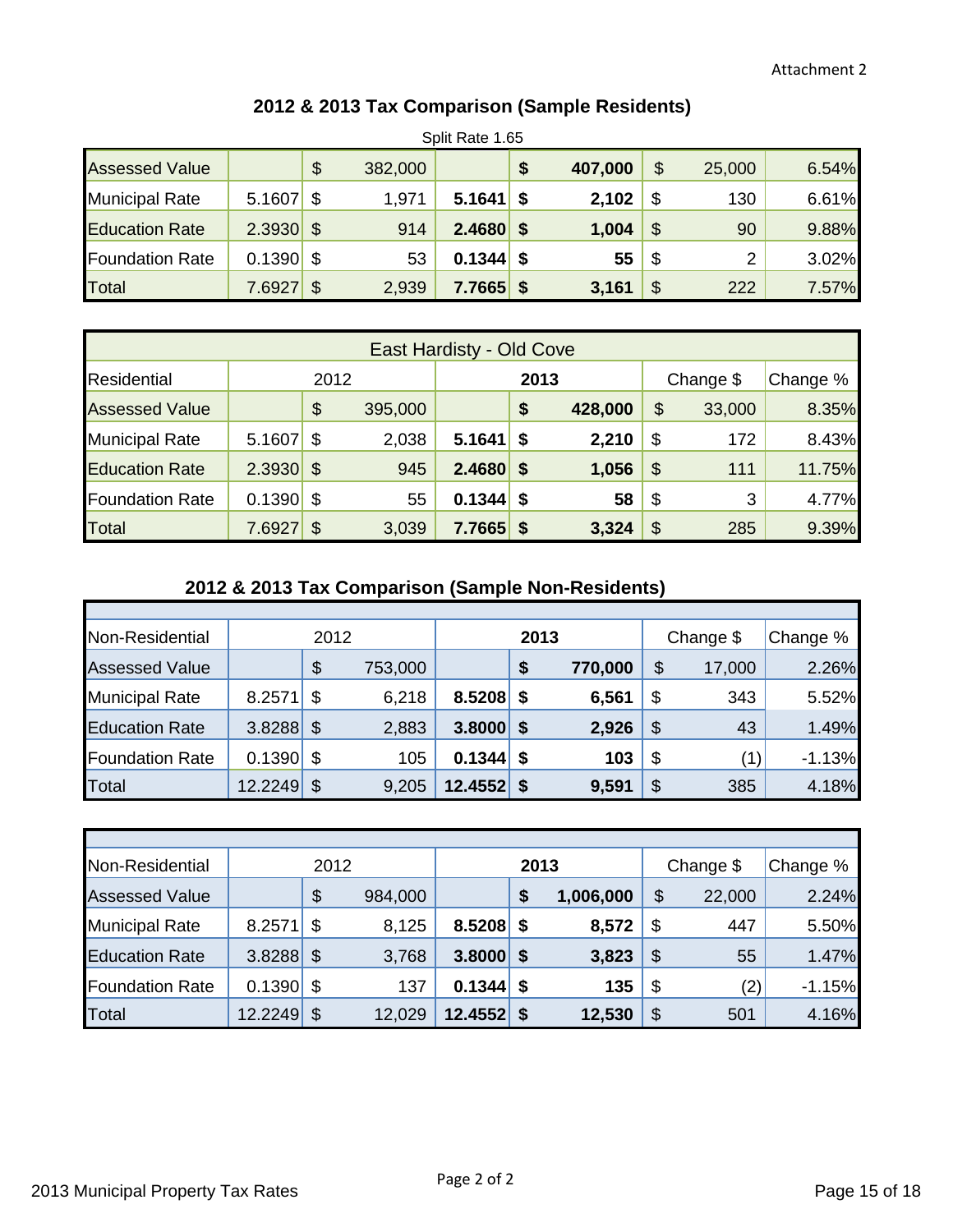|                                                             |             |    |        | Split Rate 1.75 |      |        |    |                |          |  |  |  |
|-------------------------------------------------------------|-------------|----|--------|-----------------|------|--------|----|----------------|----------|--|--|--|
| <b>Hillcrest Estates - Jarvis Street</b>                    |             |    |        |                 |      |        |    |                |          |  |  |  |
| <b>Residential</b><br>2012<br>Change \$<br>Change %<br>2013 |             |    |        |                 |      |        |    |                |          |  |  |  |
| <b>Assessed Value</b>                                       |             | \$ | 38,000 |                 | \$   | 39,000 | \$ | 1,000          | 2.63%    |  |  |  |
| <b>Municipal Rate</b>                                       | 5.1607      | \$ | 196    | 4.9922          | - \$ | 195    | \$ | (1)            | $-0.72%$ |  |  |  |
| <b>Education Rate</b>                                       | $2.3930$ \$ |    | 91     | 2.4660          | S    | 96     | \$ | $5\phantom{.}$ | 5.76%    |  |  |  |
| <b>Foundation Rate</b>                                      | 0.1390      | \$ | 5      | 0.1346          | - \$ | 5      | \$ | (0)            | $-0.62%$ |  |  |  |
| Total                                                       | $7.6927$ \$ |    | 292    | 7.5928          | - \$ | 296    | \$ | 4              | 1.30%    |  |  |  |

| <b>Erith Drive</b>     |             |                       |         |             |      |         |           |       |          |  |  |
|------------------------|-------------|-----------------------|---------|-------------|------|---------|-----------|-------|----------|--|--|
| Residential            |             | 2012                  |         |             |      | 2013    | Change \$ |       | Change % |  |  |
| <b>Assessed Value</b>  |             | $\boldsymbol{\theta}$ | 383,000 |             | \$   | 386,000 | \$        | 3,000 | 0.78%    |  |  |
| <b>Municipal Rate</b>  | 5.1607      | \$                    | 1,977   | 4.9922      | - \$ | 1,927   | S         | (50)  | $-2.51%$ |  |  |
| <b>Education Rate</b>  | $2.3930$ \$ |                       | 917     | $2.4660$ \$ |      | 952     | \$        | 35    | 3.86%    |  |  |
| <b>Foundation Rate</b> | 0.1390      | -\$                   | 53      | $0.1346$ \$ |      | 52      | S         | (1)   | $-2.41%$ |  |  |
| Total                  | 7.6927      | \$                    | 2,946   | 7.5928      | - \$ | 2,931   | \$        | (15)  | $-0.53%$ |  |  |

| <b>Carriage Lane Condo</b> |        |                       |         |             |    |           |                           |          |        |  |
|----------------------------|--------|-----------------------|---------|-------------|----|-----------|---------------------------|----------|--------|--|
| <b>Residential</b>         |        |                       | 2012    | 2013        |    | Change \$ |                           | Change % |        |  |
| <b>Assessed Value</b>      |        | $\boldsymbol{\theta}$ | 168,000 |             | \$ | 180,000   | \$                        | 12,000   | 7.14%  |  |
| <b>Municipal Rate</b>      | 5.1607 | -\$                   | 867     | $4.9922$ \$ |    | 899       | S                         | 32       | 3.64%  |  |
| <b>Education Rate</b>      | 2.3930 | \$                    | 402     | $2.4660$ \$ |    | 444       | $\boldsymbol{\mathsf{S}}$ | 42       | 10.41% |  |
| <b>Foundation Rate</b>     | 0.1390 | \$                    | 23      | $0.1346$ \$ |    | 24        | \$                        |          | 3.75%  |  |
| Total                      | 7.6927 | \$                    | 1,292   | 7.5928      |    | 1,367     | \$                        | 74       | 5.75%  |  |

| <b>Guimond Place</b>                  |        |                       |         |        |                           |         |    |           |          |
|---------------------------------------|--------|-----------------------|---------|--------|---------------------------|---------|----|-----------|----------|
| Residential                           | 2012   |                       |         |        | 2013                      |         |    | Change \$ | Change % |
| <b>Assessed Value</b>                 |        | $\boldsymbol{\theta}$ | 581,000 |        | \$                        | 594,000 | \$ | 13,000    | 2.24%    |
| <b>Municipal Rate</b>                 | 5.1607 | \$                    | 2,998   | 4.9922 | \$                        | 2,965   | \$ | (33)      | $-1.10%$ |
| <b>Education Rate</b>                 | 2.3930 | $\mathcal{S}$         | 1,390   | 2.4660 | \$                        | 1,465   | \$ | 74        | 5.36%    |
| <b>Foundation Rate</b>                | 0.1390 | \$                    | 81      | 0.1346 | \$                        | 80      | \$ | (1)       | $-1.00%$ |
| Total                                 | 7.6927 | $\mathcal{S}$         | 4,469   | 7.5928 | $\boldsymbol{\mathsf{s}}$ | 4,510   | \$ | 41        | 0.91%    |
| <b>Thompson Lake - Sitar Crescent</b> |        |                       |         |        |                           |         |    |           |          |
| Residential                           |        | 2012                  |         |        | 2013                      |         |    | Change \$ | Change % |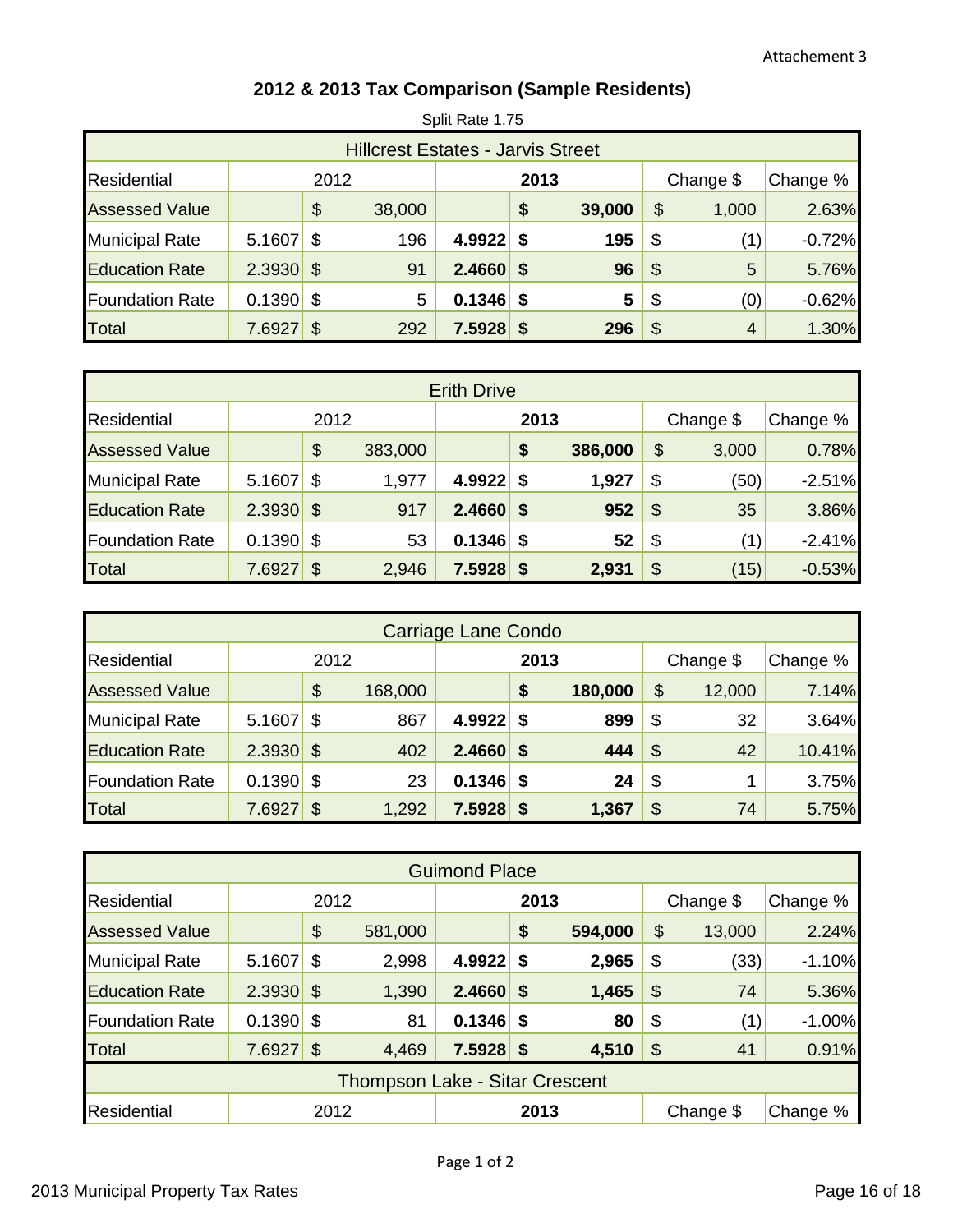| Split Rate 1.75        |             |    |         |             |    |         |    |                |       |
|------------------------|-------------|----|---------|-------------|----|---------|----|----------------|-------|
| <b>Assessed Value</b>  |             | \$ | 382,000 |             | \$ | 407,000 | \$ | 25,000         | 6.54% |
| <b>Municipal Rate</b>  | $5.1607$ \$ |    | 1,971   | $4.9922$ \$ |    | 2,032   |    | 60             | 3.07% |
| <b>Education Rate</b>  | $2.3930$ \$ |    | 914     | $2.4660$ \$ |    | 1,004   |    | 90             | 9.79% |
| <b>Foundation Rate</b> | $0.1390$ \$ |    | 53      | $0.1346$ \$ |    | 55      |    | $\overline{2}$ | 3.17% |
| Total                  | 7.6927      | \$ | 2,939   | 7.5928      | \$ | 3,090   |    | 152            | 5.16% |

| East Hardisty - Old Cove |             |                       |         |             |    |         |           |        |          |  |
|--------------------------|-------------|-----------------------|---------|-------------|----|---------|-----------|--------|----------|--|
| <b>Residential</b>       |             | 2012                  |         | 2013        |    |         | Change \$ |        | Change % |  |
| <b>Assessed Value</b>    |             | $\boldsymbol{\theta}$ | 395,000 |             | \$ | 428,000 | \$        | 33,000 | 8.35%    |  |
| <b>Municipal Rate</b>    | 5.1607      | -\$                   | 2,038   | $4.9922$ \$ |    | 2,137   | S         | 98     | 4.82%    |  |
| <b>Education Rate</b>    | $2.3930$ \$ |                       | 945     | $2.4660$ \$ |    | 1,055   | \$        | 110    | 11.66%   |  |
| <b>Foundation Rate</b>   | 0.1390      | - \$                  | 55      | $0.1346$ \$ |    | 58      | \$        | 3      | 4.92%    |  |
| Total                    | 7.6927      | $\mathcal{S}$         | 3,039   | $7.5928$ \$ |    | 3,250   | \$        | 211    | 6.95%    |  |

# **2012 & 2013 Tax Comparison (Sample Non-Residents)**

| Non-Residential        |         | 2012                  |         |             | 2013 |         |    | Change \$ | Change % |
|------------------------|---------|-----------------------|---------|-------------|------|---------|----|-----------|----------|
| <b>Assessed Value</b>  |         | $\boldsymbol{\theta}$ | 753,000 |             | \$   | 770,000 | \$ | 17,000    | 2.26%    |
| <b>Municipal Rate</b>  | 8.2571  | \$                    | 6,218   | 8.7364      | -\$  | 6,727   |    | 509       | 8.19%    |
| <b>Education Rate</b>  | 3.8288  | -\$                   | 2,883   | 3.8101      | £.   | 2,934   | S  | 51        | 1.76%    |
| <b>Foundation Rate</b> | 0.1390  | - \$                  | 105     | $0.1346$ \$ |      | 104     |    | (1)       | $-0.98%$ |
| Total                  | 12.2249 | -\$                   | 9,205   | 12.6811     | \$   | 9,764   | S  | 559       | 6.07%    |

| Non-Residential        |         | 2012 |         |         |     | 2013      | Change \$    | Change % |
|------------------------|---------|------|---------|---------|-----|-----------|--------------|----------|
| <b>Assessed Value</b>  |         | \$   | 984,000 |         | \$  | 1,006,000 | \$<br>22,000 | 2.24%    |
| <b>Municipal Rate</b>  | 8.2571  | \$   | 8,125   | 8.7364  | -\$ | 8,789     | \$<br>664    | 8.17%    |
| <b>Education Rate</b>  | 3.8288  | -\$  | 3,768   | 3.8101  | \$  | 3,833     | \$<br>65     | 1.74%    |
| <b>Foundation Rate</b> | 0.1390  | -\$  | 137     | 0.1346  | -\$ | 135       | \$<br>(1)    | $-1.00%$ |
| Total                  | 12.2249 | -\$  | 12,029  | 12.6811 | \$  | 12,757    | \$<br>728    | 6.05%    |

ī